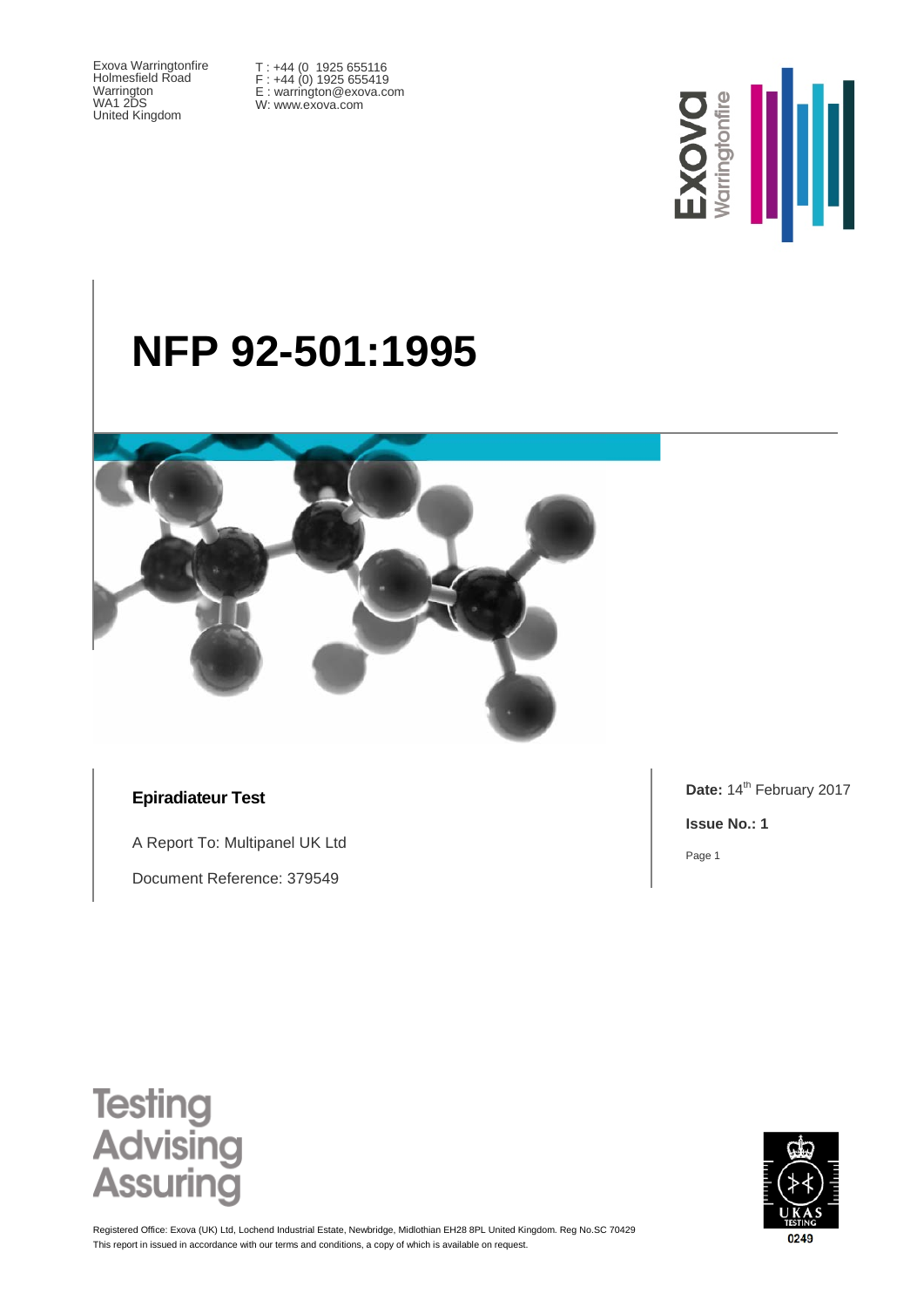

### <span id="page-1-0"></span>**Executive Summary**

**Objective** To determine the performance of the following composite when tested in accordance with NFP 92-501:1995.

| <b>Generic Description</b>                                                                  | <b>Product reference</b>  | <b>Thickness</b>  | Weight per unit<br>area or density |  |
|---------------------------------------------------------------------------------------------|---------------------------|-------------------|------------------------------------|--|
| aluminium<br>Coated<br>composite<br>panel                                                   | "Alupanel"                | 3 <sub>mm</sub>   | $3.83$ kg/m <sup>2</sup>           |  |
| Individual components used to manufacture composite:                                        |                           |                   |                                    |  |
| Coating (test face)                                                                         | "Polyester Resin Coating" | 18 microns        | Not stated                         |  |
| Aluminium                                                                                   | "Aluminium"               | 0.3 <sub>mm</sub> | 2740 tonnes / $m3$                 |  |
| Adhesive                                                                                    | "3400F"                   | Not stated        | $0.1$ kg/m <sup>2</sup>            |  |
| Core                                                                                        | "Recycled Polyethylene"   | 2.4 <sub>mm</sub> | 0.93 tonnes/ $m3$                  |  |
| Please see pages 5 and 6 of this test report for the full description of the product tested |                           |                   |                                    |  |

### **Test Sponsor** Multipanel UK Limited, Unit 6, Site 2, Oak Business Units, Thornverton Road, Matford, Exeter, Devon EX 2 8FS

**Test Results: The results of this test, when assessed in accordance with the stipulations of the order from the Ministere de l'Industrie et de la Decentralisation, dated 28th August 1991 relating to reaction to fire, indicate that the specimens, as tested, are classified as M1.**

**Date of Test** 9<sup>th</sup> February 2017

# <span id="page-1-1"></span>**Signatories**

uypes

Responsible Officer C. Jacques \* Technical Officer

\* For and on behalf of **Exova Warringtonfire**.

Report Issued: 14<sup>th</sup> February 2017

 $\Lambda$ 

Authorised T. Mort \* Senior Technical Officer

This version of the report has been produced from a .pdf format electronic file that has been provided by **Exova Warringtonfire** to the sponsor of the report and must only be reproduced in full. Extracts or abridgements of reports must not be published without permission of **Exova Warringtonfire**.

Document No.: 379549 Page No.: 2 of 10 Author: C Jacques Issue Date: 14<sup>th</sup> February 2017 Client: Multipanel UK Limited Issue No.: 1

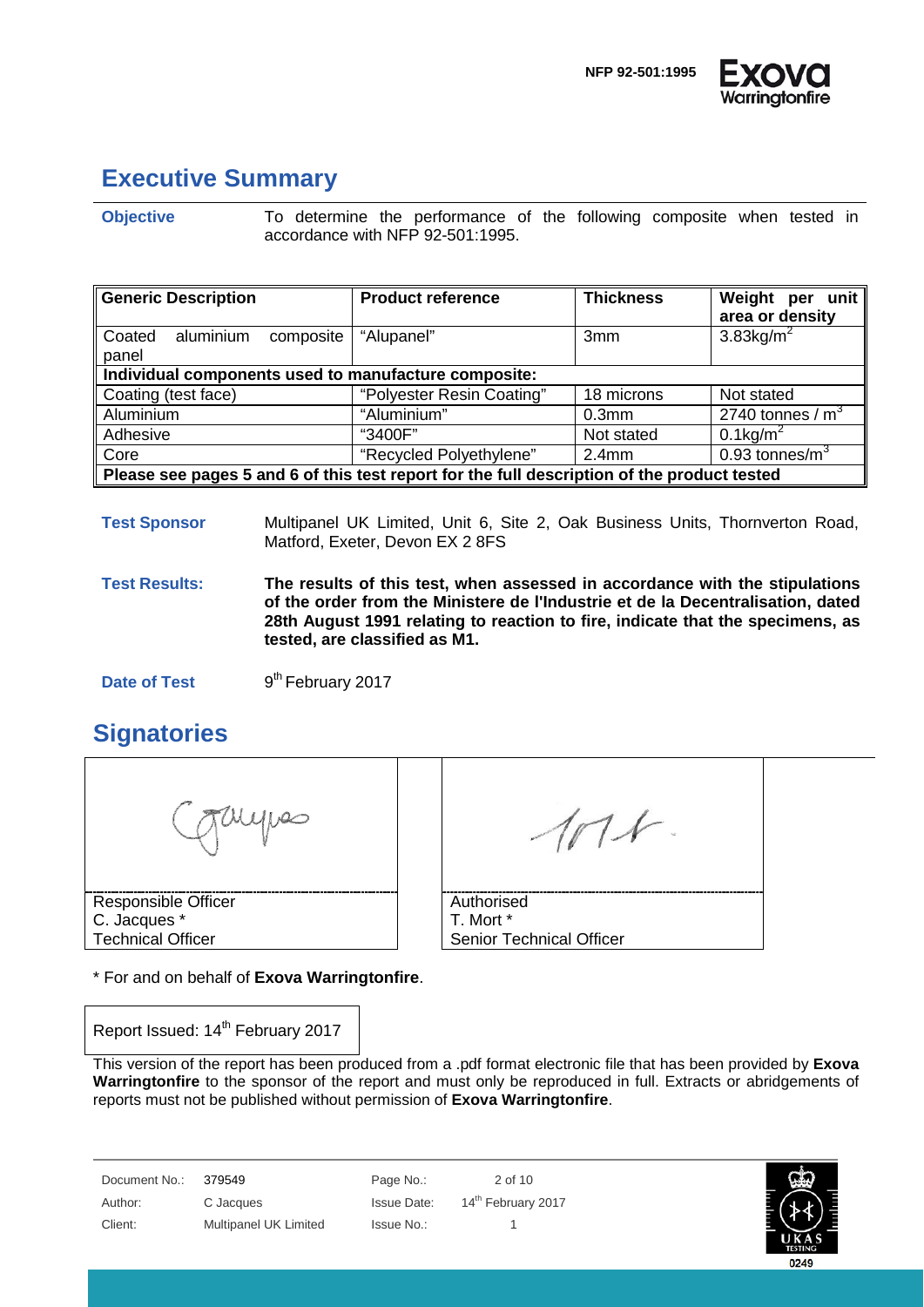

| <b>CONTENTS</b> | PAGE NO. |
|-----------------|----------|
|                 |          |
|                 |          |
|                 |          |
|                 |          |
|                 |          |
|                 |          |
|                 |          |
|                 |          |
|                 |          |
|                 |          |
|                 |          |

379549 Document No.: Author: Client:

C Jacques Multipanel UK Limited Page No.: **Issue Date:** Issue No.:

3 of 10 14<sup>th</sup> February 2017  $\mathbf{1}$ 

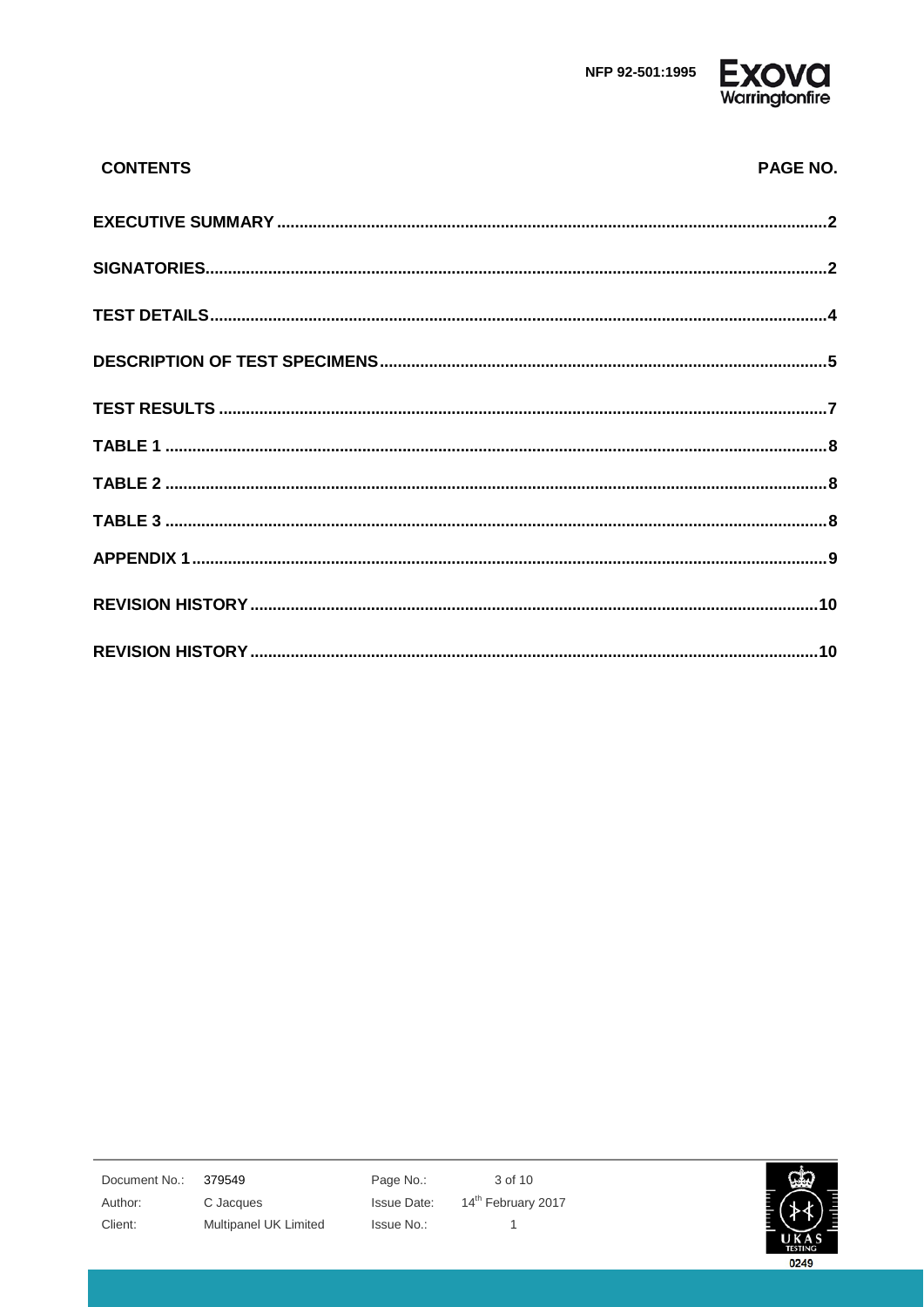

# <span id="page-3-0"></span>**Test Details**

| <b>Purpose of test</b>                       | To determine the performance of specimens of a product when they are subjected<br>to the conditions of the test specified in the "Epiradiateur test', NFP 92-501:1995,<br>"Test procedure for the classification of rigid materials or materials on rigid<br>substrates of all thicknesses and flexible materials over 5 mm thick".                                                                    |
|----------------------------------------------|--------------------------------------------------------------------------------------------------------------------------------------------------------------------------------------------------------------------------------------------------------------------------------------------------------------------------------------------------------------------------------------------------------|
|                                              | The test was performed in accordance with the procedure specified in NFP 92-<br>501:1995 and this report should be read in conjunction with that Standard. The<br>specimens were not subjected to the accelerated ageing test.                                                                                                                                                                         |
| <b>Fire test study</b><br>group/EGOLF        | Certain aspects of some fire test specifications are open to different<br>interpretations. The Fire Test Study Group and EGOLF have identified a number of<br>such areas and has agreed Resolutions which define common agreement of<br>interpretations between fire test laboratories which are members of the Groups.<br>Where such Resolutions are applicable to this test they have been followed. |
| <b>Instruction to test</b>                   | The test was conducted on the 9 <sup>th</sup> February 2017 at the request of Multipanel UK<br>Limited, the sponsor of the test.                                                                                                                                                                                                                                                                       |
| <b>Provision of test</b><br><b>specimens</b> | The specimens were supplied by the sponsor of the test. Exova Warringtonfire<br>was not involved in any selection or sampling procedure.                                                                                                                                                                                                                                                               |
| <b>Conditioning of</b><br><b>specimens</b>   | The specimens were received on the $6th$ February 2017.                                                                                                                                                                                                                                                                                                                                                |
|                                              | Prior to testing the specimens were conditioned to constant mass at a temperature<br>of $23 \pm 3^{\circ}$ C and a relative humidity of $50 \pm 10\%$ .                                                                                                                                                                                                                                                |
| <b>Specimen</b><br>orientation               | One of two identical faces were exposed to the radiant heat of the test when the<br>specimens were mounted in the test position.                                                                                                                                                                                                                                                                       |

Document No.: 379549 Page No.: 4 of 10 Author: C Jacques Issue Date: 14<sup>th</sup> February 2017 Client: Multipanel UK Limited Issue No.: 1

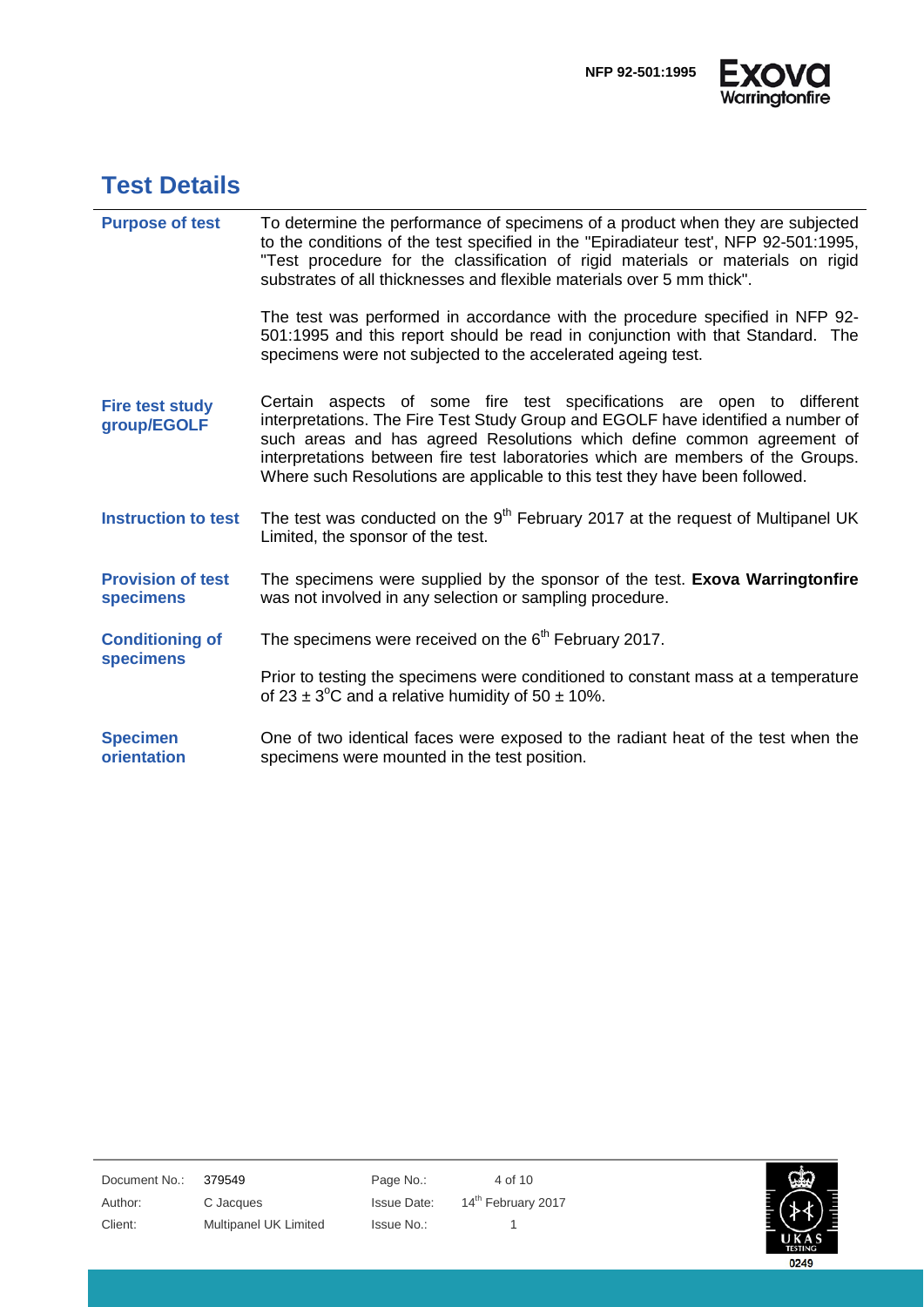



### <span id="page-4-0"></span>**Description of Test Specimens**

The description of the specimens given below has been prepared from information provided by the sponsor of the test. All values quoted are nominal, unless tolerances are given.

| General description               |                                   | Coated aluminium composite panel                           |  |
|-----------------------------------|-----------------------------------|------------------------------------------------------------|--|
|                                   | Product reference of composite    | "Alupanel"                                                 |  |
| Name of manufacturer of composite |                                   | Multipanel UK Ltd                                          |  |
| Thickness of composite            |                                   | 3mm (stated by sponsor)                                    |  |
|                                   |                                   | 3.19mm (determined by Exova Warringtonfire)                |  |
|                                   | Weight per unit area of composite | 3.83kg/ $m^2$ (stated by sponsor)                          |  |
|                                   |                                   | 3.77kg/m <sup>2</sup> (determined by Exova Warringtonfire) |  |
|                                   | Generic type                      | Polyester resin coating                                    |  |
|                                   | Product reference                 | "Polyester Coating"                                        |  |
|                                   | Name of manufacturer              | Jiangyin Tianhong                                          |  |
|                                   | Colour reference                  | "White"                                                    |  |
| Coating                           | Number of coats                   | One                                                        |  |
| (test face)                       | <b>Thickness</b>                  | 18microns                                                  |  |
|                                   | Specific gravity                  | 1.00                                                       |  |
|                                   | Application method                | Continuous coil coating process                            |  |
|                                   | Flame retardant details           | See Note 1 below                                           |  |
|                                   | Curing process                    | Hot air oven                                               |  |
|                                   | Generic type                      | Aluminium coiled sheet                                     |  |
|                                   | Product reference                 | "Aluminium"                                                |  |
|                                   | Detailed description              | Aluminium alloy coil                                       |  |
| Aluminium                         | Name of manufacturer              | Jiangyin Tianhong                                          |  |
|                                   | <b>Thickness</b>                  | 0.3 <sub>mm</sub>                                          |  |
|                                   | Density                           | $2740$ tonnes/m $3$                                        |  |
|                                   | Colour reference                  | "Silver"                                                   |  |
|                                   | Flame retardant details           | This component is inherently flame retardant               |  |
|                                   | Generic type                      | Co-extrudable adhesive resin                               |  |
|                                   | Product reference                 | "3400F"                                                    |  |
|                                   | Name of manufacturer              | ShinKwang Hotmelt Co., Ltd.                                |  |
| Adhesive                          | Colour reference                  | "White"                                                    |  |
|                                   | Application rate                  | $0.1$ kg/m <sup>2</sup>                                    |  |
|                                   | Application method                | Co-extrusion                                               |  |
|                                   | Flame retardant details           | See Note 1 below                                           |  |
|                                   | Curing process                    | Hot lamination under high pressure                         |  |

Continued on next page

Document No.: 379549 Page No.: 5 of 10

Client: Multipanel UK Limited Issue No.: 1

Author: C Jacques Issue Date: 14<sup>th</sup> February 2017

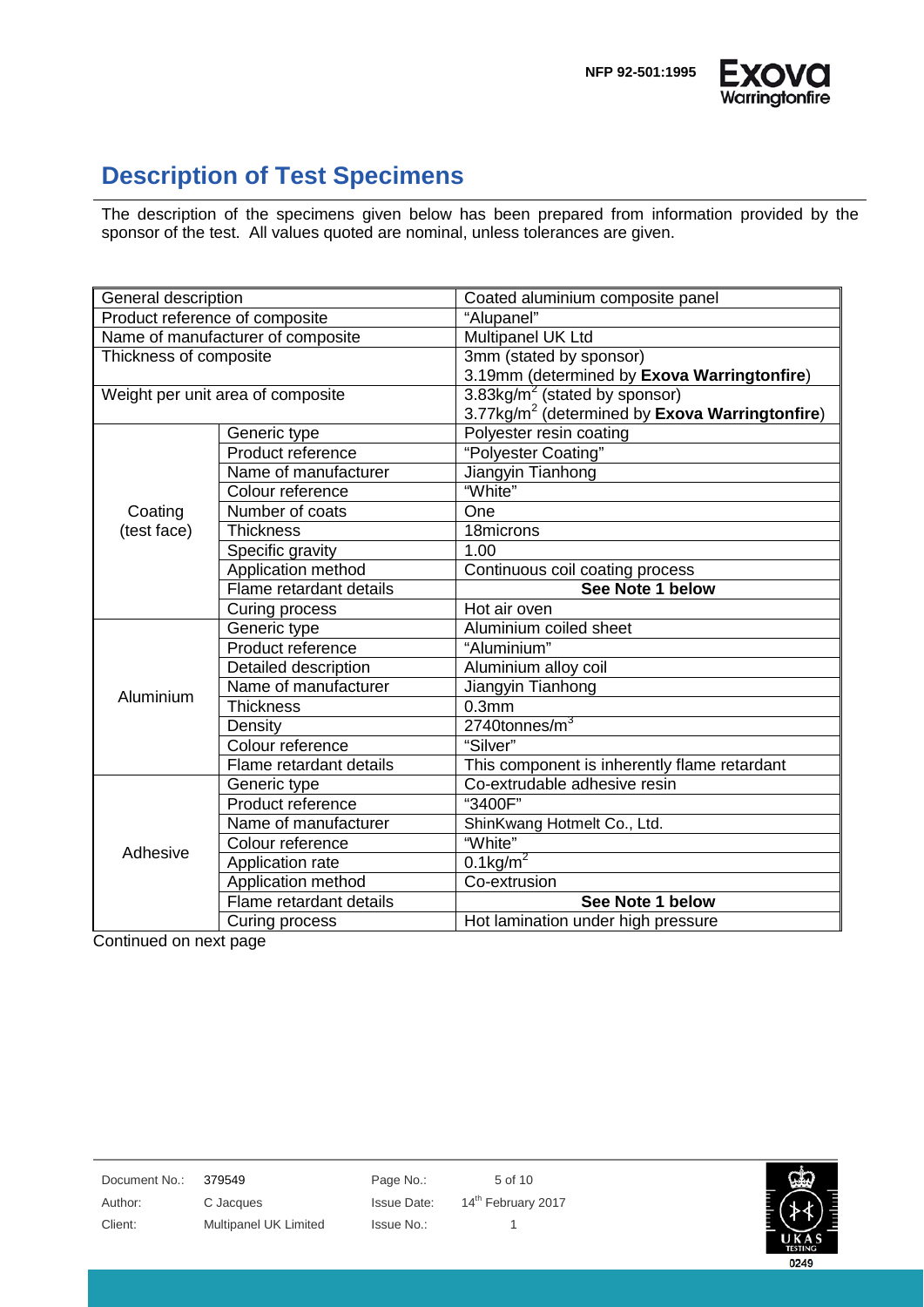

|           | Generic type                               | Low density polyethylene material                      |  |  |
|-----------|--------------------------------------------|--------------------------------------------------------|--|--|
|           | Product reference                          | "Recycled Polyethylene"                                |  |  |
|           | Name of manufacturer                       | <b>MDS</b>                                             |  |  |
| Core      | <b>Thickness</b>                           | $\overline{2.4}$ mm                                    |  |  |
|           | Density                                    | $0.93$ tonnes/m $3$                                    |  |  |
|           | Colour reference                           | "Dark Grey"                                            |  |  |
|           | Flame retardant details                    | See Note 1 below                                       |  |  |
|           | Generic type                               | Co-extrudable adhesive resin                           |  |  |
|           | Product reference                          | "3400F"                                                |  |  |
|           | Name of manufacturer                       | ShinKwang Hotmelt Co., Ltd.                            |  |  |
| Adhesive  | Colour reference                           | "White"                                                |  |  |
|           | Application rate                           | $0.1$ kg/m <sup>2</sup>                                |  |  |
|           | Application method                         | Co-extrusion                                           |  |  |
|           | Flame retardant details                    | See Note 1 below                                       |  |  |
|           | Curing process                             | Hot lamination under high pressure                     |  |  |
|           | Generic type                               | Aluminium coiled sheet                                 |  |  |
| Aluminium | Product reference                          | "Aluminium"                                            |  |  |
|           | <b>Detailed description</b>                | Aluminium alloy coil                                   |  |  |
|           | Name of manufacturer                       | Jiangyin Tianhong                                      |  |  |
|           | <b>Thickness</b>                           | $0.20$ mm                                              |  |  |
|           | Density                                    | $2740$ tonnes/m $3$                                    |  |  |
|           | Colour reference                           | "Silver"                                               |  |  |
|           | Flame retardant details                    | This component is inherently flame retardant           |  |  |
|           | Generic type                               | Polyester resin coating                                |  |  |
|           | Product reference                          | "Polyester Coating"                                    |  |  |
|           | Name of manufacturer                       | Jiangyin Tianhong                                      |  |  |
|           | Colour reference                           | "White"                                                |  |  |
| Coating   | Number of coats                            | One                                                    |  |  |
|           | <b>Thickness</b>                           | 18microns                                              |  |  |
|           | Specific gravity                           | 1.00                                                   |  |  |
|           | Application method                         | Continuous coil coating process                        |  |  |
|           | Flame retardant details                    | See Note 1 below                                       |  |  |
|           | Curing process                             | Hot air oven                                           |  |  |
|           | Brief description of manufacturing process | Automated production line. After core materials        |  |  |
|           |                                            | have been heated and mixed they are co-extruded        |  |  |
|           |                                            | with the adhesive in to compounding<br>rollers         |  |  |
|           |                                            | between the two aluminium skins.<br><b>The</b>         |  |  |
|           |                                            | compositing line runs through a cooling system         |  |  |
|           |                                            | and then easy-peel protective film is attached to      |  |  |
|           |                                            | the surface before the material is finally cut to size |  |  |
|           |                                            | by the computer-controlled guillotine.                 |  |  |

**Note 1**: **The sponsor of the test has confirmed that no flame retardant additives were utilised in the production of the component.**

| Document No.: | 379549                | Page No.:   | 6 of 10                        |
|---------------|-----------------------|-------------|--------------------------------|
| Author:       | C Jacques             | Issue Date: | 14 <sup>th</sup> February 2017 |
| Client:       | Multipanel UK Limited | Issue No.:  |                                |
|               |                       |             |                                |

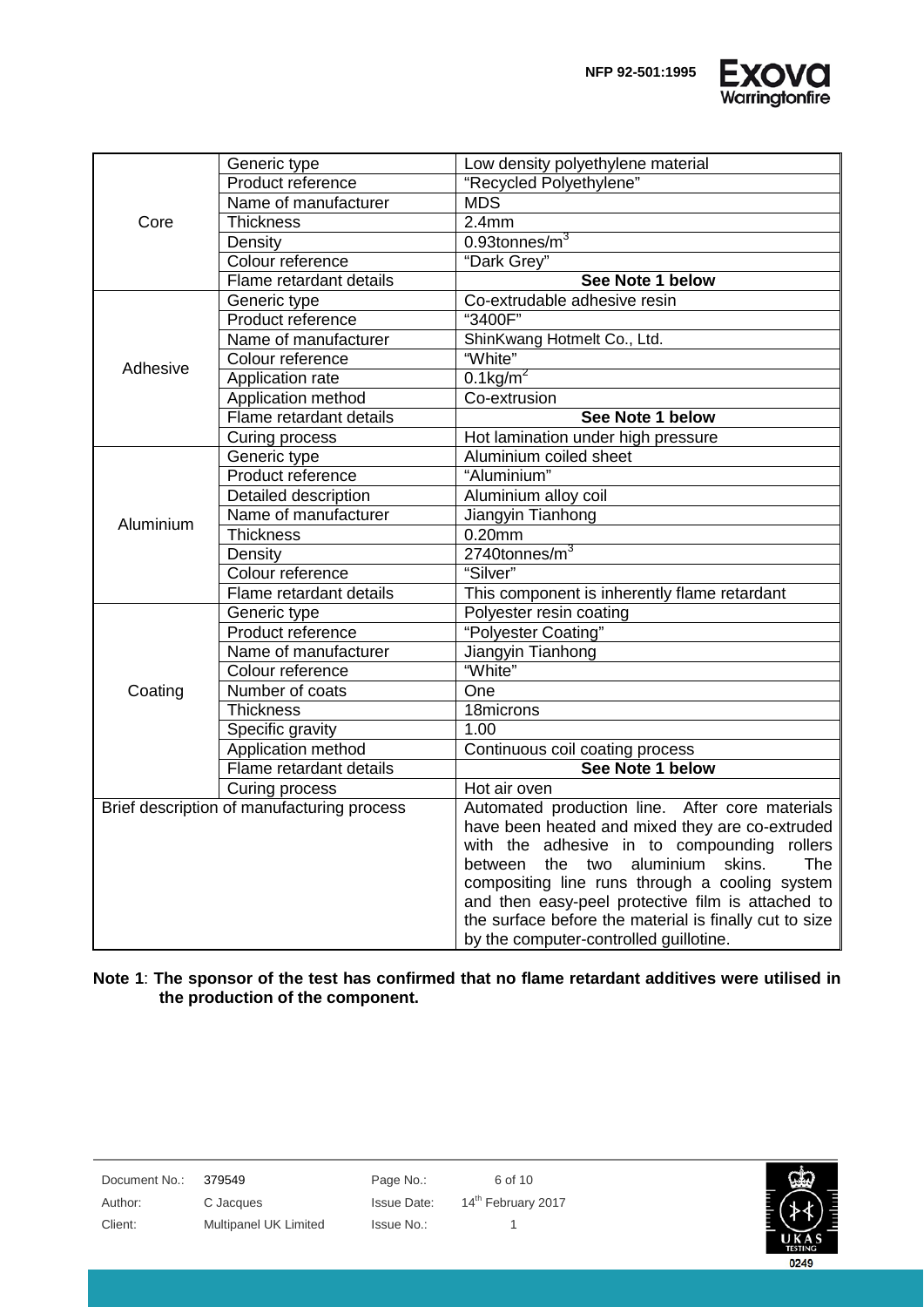

### <span id="page-6-0"></span>**Test Results**

| <b>Test results</b>                             | The results of the tests are given in Table 1 and the derived indices are given in<br>Table 2.                                                                                                                                                                                                                                                                                                                                                                                                                                                                                |
|-------------------------------------------------|-------------------------------------------------------------------------------------------------------------------------------------------------------------------------------------------------------------------------------------------------------------------------------------------------------------------------------------------------------------------------------------------------------------------------------------------------------------------------------------------------------------------------------------------------------------------------------|
| <b>Observations</b><br>taken during the<br>test | None                                                                                                                                                                                                                                                                                                                                                                                                                                                                                                                                                                          |
| <b>Classification</b>                           | The results of this test, when assessed in accordance with the<br>stipulations of the order from the Ministere de l'Industrie et de la<br>Decentralisation, dated 28th August 1991 relating to reaction to fire,<br>indicate that the specimens, as tested, are classified as M1.                                                                                                                                                                                                                                                                                             |
|                                                 | The indicated classification in no way prejudges the conformity of the materials<br>commercialised to the samples submitted to the tests and can in no way be<br>considered as a certificate of qualification as defined by the act of 10th January<br>This conformity can be tested by the certificates of qualification<br>1978.<br>acknowledged by the "Ministère de l'Industrie" and notably by the NF quality<br>mark Réaction au feu.                                                                                                                                   |
|                                                 | The test procedures for classifying rigid materials and flexible materials of<br>greater than 5mm thickness are detailed in Appendix 1 to this report.                                                                                                                                                                                                                                                                                                                                                                                                                        |
| <b>Durability of</b><br>classification          | The accelerated aging test has not been conducted.                                                                                                                                                                                                                                                                                                                                                                                                                                                                                                                            |
| <b>Applicability of</b><br>test result          | The test results relate only to the behaviour of the test specimens of the<br>product under the particular conditions of test; they are not intended to be the<br>sole criterion for assessing the potential fire hazard of the product in use.                                                                                                                                                                                                                                                                                                                               |
|                                                 | The test results relate only to the specimens of the product in the form in which<br>they were tested. Small differences in the composition or thickness of the<br>product may significantly affect the performance during the test and may<br>therefore invalidate the test results. Care should be taken to ensure that any<br>product which is supplied or used is fully represented by the specimens which<br>were tested.                                                                                                                                                |
| <b>Validity</b>                                 | The specification and interpretation of fire test methods are the subject of<br>ongoing development and refinement. Changes in associated legislation may<br>also occur. For these reasons it is recommended that the relevance of test<br>reports over five years old should be considered by the user. The laboratory<br>that issued the report will be able to offer, on behalf of the legal owner, a review<br>of the procedures adopted for a particular test to ensure that they are<br>consistent with current practices, and if required may endorse the test report. |

This report may only be reproduced in full. Extracts or abridgements shall not be published without permission of **Exova Warringtonfire**.

Document No.: 379549 Page No.: 7 of 10 Author: C Jacques Issue Date: 14<sup>th</sup> February 2017 Client: Multipanel UK Limited Issue No.: 1

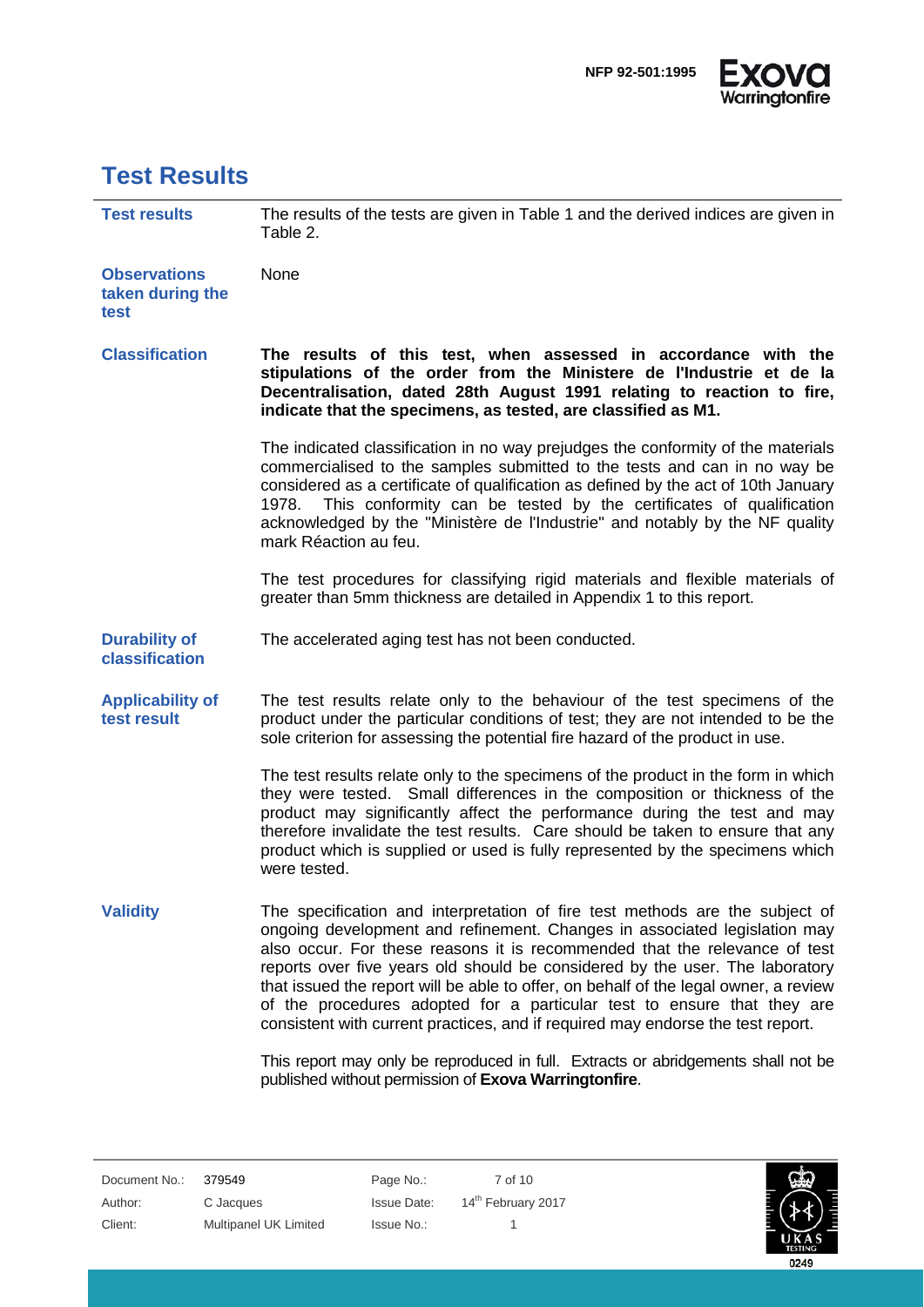

### <span id="page-7-0"></span>**Table 1**

| <b>Specimen</b><br><b>Number</b> | <b>Exposed Face</b> |     |                | <b>Unexposed Face</b> |         |     | Δt             |              |     |
|----------------------------------|---------------------|-----|----------------|-----------------------|---------|-----|----------------|--------------|-----|
|                                  |                     |     | e <sub>1</sub> | Δt1                   | $t_i$ 2 | 12  | e <sub>2</sub> | $\Delta t$ 2 |     |
|                                  | Nil                 | Nil | Nil            | Nil                   | Nil     | Nil | Nil            | Nil          | Nil |
|                                  | Nil                 | Nil | Nil            | Nil                   | Nil     | Nil | Nil            | Nil          | Nil |
| ⌒<br>ت                           | Nil                 | Nil | Nil            | Nil                   | Nil     | Nil | Nil            | Nil          | Nil |
| 4                                | Nil                 | Nil | Nil            | Nil                   | Nil     | Nil | Nil            | Nil          | Nil |

#### All measurements are recorded in seconds.

- ti : Time taken in seconds for the test piece to ignite on exposed face after it has been placed in the cabinet.<br> $i_1$  : Time of ignition occurring above the upper limit of the plane section of the radiating surface on th
- Time of ignition occurring above the upper limit of the plane section of the radiating surface on the exposed face.

 $e_1$ : Time of extinction of flaming occurring above the upper limit of the plane section of the radiating surface on the exposed face.

∆t**<sup>1</sup>** : Duration of flaming with or without interruption above the upper limit of the plane section of the radiating surface on the face exposed to the heating conditions of the test.

t<sub>i</sub>2 : Time in seconds for the test piece to ignite on the unexposed face after it has been placed in the cabinet.<br>i<sub>2</sub>: Time of ignition occurring above the upper limit of the plane section of the radiating surface on th

Time of ignition occurring above the upper limit of the plane section of the radiating surface on the unexposed face.

e<sub>2</sub>: Time of extinction of flame occurring above the upper limit of the plane section of the radiating surface on the unexposed face.

∆t2: Duration of flaming with or without interruption above the upper limit of the plane section of the radiating surface on the unexposed face.

∆t : The duration of flaming with or without interruption above the upper limit of the plane section of the radiating surface on each face.

#### <span id="page-7-1"></span>**Table 2**

| <b>SPECIMEN</b><br><b>NUMBER</b> |     | Δ1  | 10 <sub>0</sub><br>$q =$<br>$ti\sqrt{\Delta T}$ | –<br>Ξ |
|----------------------------------|-----|-----|-------------------------------------------------|--------|
|                                  | Nil | Nil | Nil                                             |        |
|                                  | Nil | Nil | Nil                                             | Nil    |
|                                  | Nil | Nil | Nil                                             |        |
|                                  | Nil | Nil | Nil                                             |        |

∑*<sup>h</sup>* : Is the sum of the maximum height of the flames (h) reached in every 30 second period (in centimetres) during each test

∆T: The total duration of flaming combustion above the top of the radiator (it is calculated whether either one or both faces of the specimen flame)

q : Is the classification index obtained from the data derived from each test

*q* : Is the arithmetic mean of the q indices

<span id="page-7-2"></span>n : The number of tests

#### **Table 3**

| Specimen number | Mass before test (g) | Mass after test (g) | Mass loss (g) |
|-----------------|----------------------|---------------------|---------------|
|                 | 441.44               | 441.12              | 0.32          |
|                 | 444.87               | 444.39              | 0.48          |
|                 | 445.24               | 445.07              | 0.17          |
|                 | 444.54               | 444.21              | 0.35          |

| Document No.: | 379549                | Page No.:          | 8 of 10                        |
|---------------|-----------------------|--------------------|--------------------------------|
| Author:       | C Jacques             | <b>Issue Date:</b> | 14 <sup>th</sup> February 2017 |
| Client:       | Multipanel UK Limited | Issue No.:         |                                |

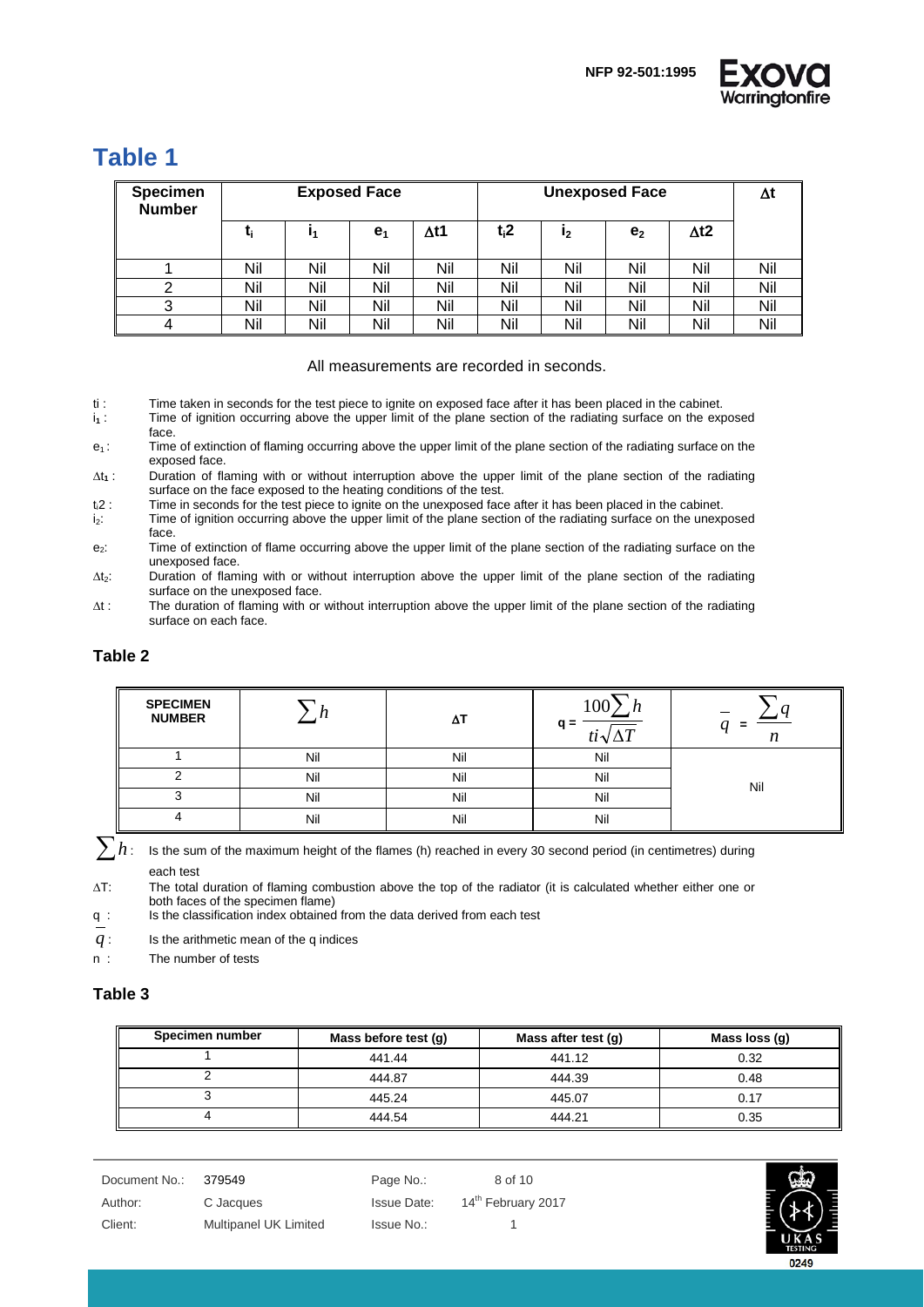

# <span id="page-8-0"></span>**Appendix 1**

#### **Test Procedures For Classifying Rigid Materials And Flexible Materials Over 5 mm Thick**

- **Heat Radiation Test** These tests consist in submitting the samples, in clearly defined conditions, to the action of a radiating heat source and producing:
- (Articles 26 to 42) a) Ignition of the gases released, if it occurs,
	- b) Flame propagation.

The test sample (30  $\times$  40 cm) inclined at 45 $^{\circ}$  is submitted to a clearly defined radiation, emitted by an electric radiator, whose surface is 3.0 cm below the surface of the test sample. The gases released pass in contact with gas igniters located on either side of the test sample.

The duration of the test is 20 minutes.

**Complementary Tests** Article 42: The materials which display very special behaviour during the tests are submitted to complementary tests.

Tests on Fusible Materials (Articles 43 to 45)

70 mm side square samples, so as to obtain a weight of over 2 g, are installed on a clearly defined metal grid, and submitted to the radiation of a radiator located 3.0 cm above. On each ignition it is moved aside and replaced after extinction, during the first 5 minutes; then for 5 further minutes, it remains in position.

The determining elements are:

- The presence or not of burning drops
- The ignition of the cellulose wool placed under the test sample.

Flame Propagation Tests (Articles 46 to 48) The test sample  $(400 \times 35 \text{ mm})$ , placed horizontally on edge, is submitted to the action of a small burner flame described in ISO 6940. The non-persistence or nonpropagation of the flame is checked with the possible speed of propagation between 2 marks 25 cm apart. The samples submitted with normal dimensions are kept in a conditioned

- **Conditioning of the Samples** enclosure (23°C  $\pm$  3°C and 50%  $\pm$  10% relative humidity) until their mass has stabilised.
- **Classification of Materials** These are established subsequent to the above tests. Combustible materials are classified M.1, M.2, M.3, M.4. Only those materials classified M.1 can claim to M.0 classification (P.C.S. < 2500 kJ/kg, i.e. 600 kcal/kg).

(Articles 65 to 86)

Document No.: 379549 Page No.: 9 of 10 Author: C Jacques Issue Date: 14<sup>th</sup> February 2017 Client: Multipanel UK Limited Issue No.: 1